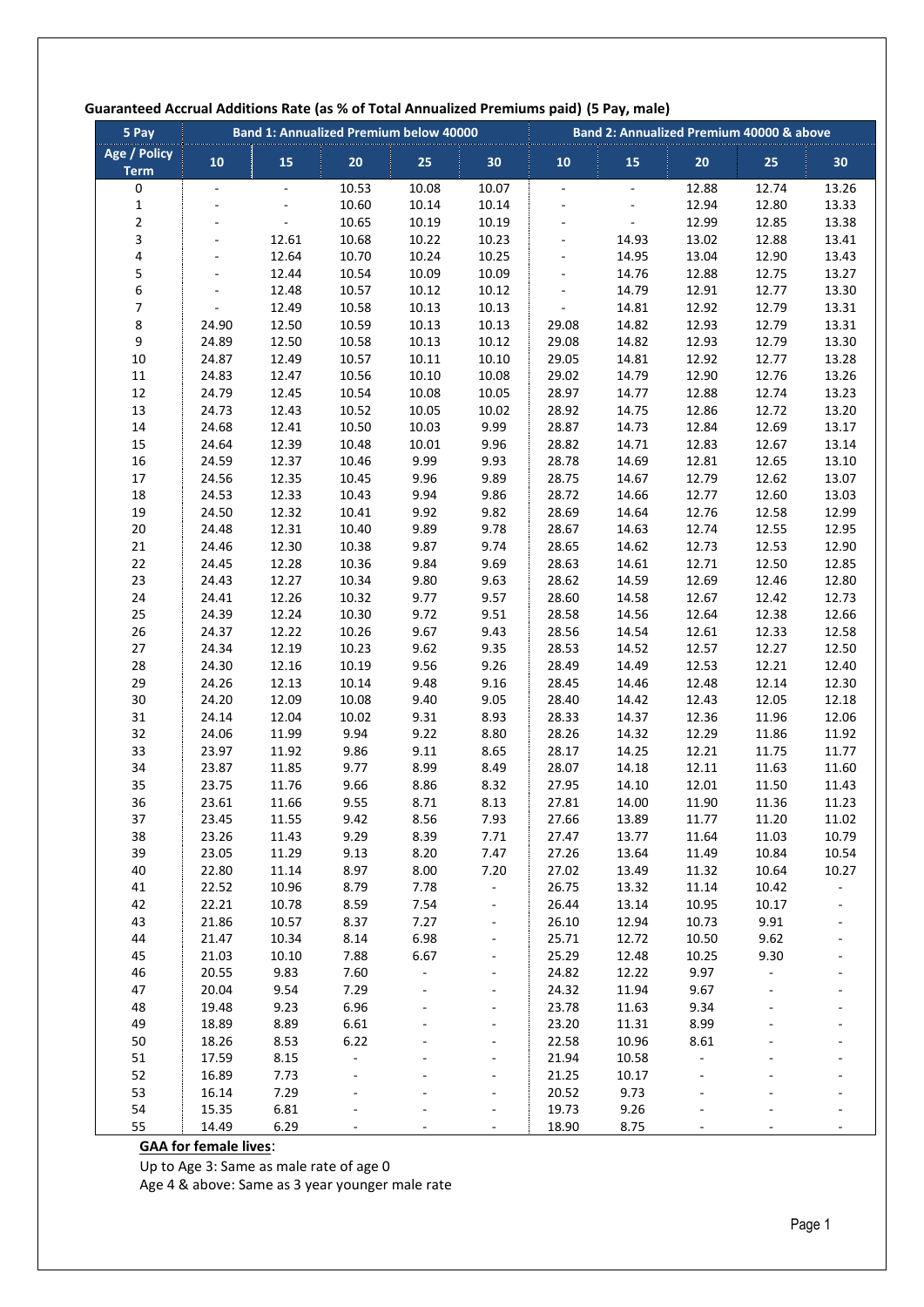| 7 Pay                       | <b>Band 1: Annualized Premium below 40000</b> |                |                |                |                          | Band 2: Annualized Premium 40000 & above |                          |                |                |                          |
|-----------------------------|-----------------------------------------------|----------------|----------------|----------------|--------------------------|------------------------------------------|--------------------------|----------------|----------------|--------------------------|
| Age / Policy<br><b>Term</b> | 10                                            | 15             | 20             | 25             | 30                       | 10                                       | 15                       | 20             | 25             | 30                       |
| 0                           | $\omega$                                      | $\omega$       | 10.73          | 10.72          | 11.20                    | L,                                       | $\omega$                 | 12.43          | 12.65          | 13.50                    |
| 1                           |                                               |                | 10.78          | 10.77          | 11.25                    | $\overline{a}$                           |                          | 12.48          | 12.69          | 13.55                    |
| $\overline{\mathbf{c}}$     |                                               |                | 10.81          | 10.81          | 11.29                    | $\overline{a}$                           | $\overline{\phantom{0}}$ | 12.51          | 12.73          | 13.59                    |
| 3                           |                                               | 12.18          | 10.84          | 10.83          | 11.31                    |                                          | 13.87                    | 12.54          | 12.75          | 13.61                    |
| 4                           |                                               | 12.20          | 10.86          | 10.85          | 11.33                    |                                          | 13.89                    | 12.55          | 12.77          | 13.63                    |
| 5                           | ÷,                                            | 12.06          | 10.74          | 10.74          | 11.22                    | ÷,                                       | 13.74                    | 12.44          | 12.66          | 13.51                    |
| 6                           |                                               | 12.09          | 10.76          | 10.76          | 11.24                    | ÷,                                       | 13.77                    | 12.46          | 12.68          | 13.53                    |
| 7                           | $\overline{a}$                                | 12.11          | 10.78          | 10.77          | 11.25                    | $\Box$                                   | 13.79                    | 12.47          | 12.69          | 13.55                    |
| 8                           | 22.37                                         | 12.12          | 10.78          | 10.78          | 11.25                    | 25.40                                    | 13.80                    | 12.48          | 12.70          | 13.55                    |
| 9                           | 22.37                                         | 12.12          | 10.78          | 10.77          | 11.25                    | 25.41                                    | 13.80                    | 12.48          | 12.70          | 13.54                    |
| $10\,$                      | 22.36                                         | 12.11          | 10.78          | 10.77          | 11.24                    | 25.39                                    | 13.79                    | 12.47          | 12.69          | 13.53                    |
| $11\,$                      | 22.33                                         | 12.10          | 10.77          | 10.76          | 11.22                    | 25.37                                    | 13.78                    | 12.46          | 12.68          | 13.52                    |
| 12                          | 22.30                                         | 12.08          | 10.76          | 10.74          | 11.21                    | 25.34                                    | 13.77                    | 12.45          | 12.67          | 13.50                    |
| 13                          | 22.27                                         | 12.07          | 10.74          | 10.73          | 11.19                    | 25.30                                    | 13.75                    | 12.44          | 12.65          | 13.48                    |
| 14                          | 22.23                                         | 12.05          | 10.73          | 10.71          | 11.17                    | 25.27                                    | 13.74                    | 12.43          | 12.64          | 13.46                    |
| 15                          | 22.20                                         | 12.04          | 10.72          | 10.70          | 11.15                    | 25.23                                    | 13.73                    | 12.41          | 12.62          | 13.44                    |
| 16                          | 22.17                                         | 12.03          | 10.70          | 10.68          | 11.13                    | 25.20                                    | 13.71<br>13.70           | 12.40          | 12.61          | 13.42                    |
| $17\,$<br>18                | 22.14<br>22.12                                | 12.02<br>12.01 | 10.69<br>10.68 | 10.67<br>10.65 | 11.10                    | 25.18<br>25.16                           | 13.69                    | 12.39<br>12.38 | 12.59<br>12.58 | 13.39<br>13.37           |
| 19                          | 22.10                                         | 12.00          | 10.67          | 10.64          | 11.08<br>11.06           | 25.14                                    | 13.68                    | 12.37          | 12.56          | 13.35                    |
| $20\,$                      | 22.09                                         | 11.99          | 10.66          | 10.62          | 11.03                    | 25.12                                    | 13.67                    | 12.36          | 12.55          | 13.32                    |
| 21                          | 22.07                                         | 11.98          | 10.65          | 10.61          | 11.00                    | 25.11                                    | 13.67                    | 12.35          | 12.53          | 13.29                    |
| 22                          | 22.06                                         | 11.97          | 10.64          | 10.59          | 10.97                    | 25.10                                    | 13.66                    | 12.34          | 12.51          | 13.26                    |
| 23                          | 22.05                                         | 11.97          | 10.63          | 10.57          | 10.94                    | 25.09                                    | 13.65                    | 12.33          | 12.49          | 13.22                    |
| 24                          | 22.04                                         | 11.96          | 10.62          | 10.55          | 10.90                    | 25.08                                    | 13.64                    | 12.32          | 12.47          | 13.19                    |
| 25                          | 22.03                                         | 11.95          | 10.60          | 10.53          | 10.86                    | 25.07                                    | 13.63                    | 12.30          | 12.45          | 13.14                    |
| 26                          | 22.01                                         | 11.94          | 10.59          | 10.50          | 10.82                    | 25.05                                    | 13.62                    | 12.29          | 12.42          | 13.09                    |
| 27                          | 22.00                                         | 11.92          | 10.57          | 10.47          | 10.77                    | 25.04                                    | 13.61                    | 12.27          | 12.39          | 13.04                    |
| 28                          | 21.97                                         | 11.91          | 10.54          | 10.43          | 10.71                    | 25.01                                    | 13.59                    | 12.24          | 12.35          | 12.98                    |
| 29                          | 21.95                                         | 11.89          | 10.52          | 10.39          | 10.65                    | 24.99                                    | 13.57                    | 12.22          | 12.31          | 12.92                    |
| 30                          | 21.91                                         | 11.86          | 10.48          | 10.34          | 10.59                    | 24.96                                    | 13.55                    | 12.18          | 12.26          | 12.85                    |
| 31                          | 21.87                                         | 11.84          | 10.45          | 10.29          | 10.51                    | 24.92                                    | 13.53                    | 12.15          | 12.21          | 12.77                    |
| 32                          | 21.83                                         | 11.81          | 10.41          | 10.23          | 10.43                    | 24.87                                    | 13.49                    | 12.11          | 12.15          | 12.69                    |
| 33                          | 21.77                                         | 11.77          | 10.36          | 10.17          | 10.34                    | 24.82                                    | 13.46                    | 12.06          | 12.09          | 12.59                    |
| 34                          | 21.71                                         | 11.73          | 10.31          | 10.10          | 10.25                    | 24.75                                    | 13.42                    | 12.01          | 12.02          | 12.49                    |
| 35                          | 21.63                                         | 11.68          | 10.25          | 10.03          | 10.14                    | 24.68                                    | 13.37                    | 11.95          | 11.94          | 12.39                    |
| 36                          | 21.54                                         | 11.62          | 10.18          | 9.94           | 10.03                    | 24.59                                    | 13.31                    | 11.88          | 11.85          | 12.27                    |
| 37                          | 21.44                                         | 11.55          | 10.11          | 9.85           | 9.90                     | 24.49                                    | 13.25                    | 11.81          | 11.76          | 12.14                    |
| 38                          | 21.32                                         | 11.48          | 10.03          | 9.75           | 9.77                     | 24.38                                    | 13.18                    | 11.74          | 11.66          | 12.00                    |
| 39                          | 21.19                                         | 11.40          | 9.94           | 9.64           | 9.62                     | 24.25                                    | 13.10                    | 11.65          | 11.55          | 11.84                    |
| 40                          | 21.03                                         | 11.31          | 9.85           | 9.52           | 9.46                     | 24.10                                    | 13.01                    | 11.55          | 11.43          | 11.68                    |
| 41                          | 20.86                                         | 11.21          | 9.74           | 9.39           | ÷,                       | 23.92                                    | 12.92                    | 11.45          | 11.30          |                          |
| 42                          | 20.65                                         | 11.10          | 9.63           | 9.25           | -                        | 23.73                                    | 12.81                    | 11.34          | 11.16          |                          |
| 43                          | 20.43                                         | 10.97          | 9.50           | 9.09           | $\overline{\phantom{0}}$ | 23.51                                    | 12.69                    | 11.21          | 11.00          | $\blacksquare$           |
| 44                          | 20.17                                         | 10.83          | 9.36           | 8.92           | $\overline{\phantom{a}}$ | 23.26                                    | 12.56                    | 11.07          | 10.82          |                          |
| 45                          | 19.89                                         | 10.68          | 9.20           | 8.73           | $\overline{\phantom{a}}$ | 22.98                                    | 12.41                    | 10.92          | 10.63          |                          |
| 46                          | 19.58                                         | 10.52          | 9.03           | ÷,             |                          | 22.68                                    | 12.25<br>12.08           | 10.75          |                |                          |
| 47<br>48                    | 19.24<br>18.87                                | 10.34<br>10.14 | 8.85<br>8.65   |                | $\overline{a}$           | 22.35<br>21.99                           | 11.89                    | 10.57<br>10.37 |                |                          |
| 49                          | 18.48                                         | 9.93           | 8.43           |                | ÷,                       | 21.61                                    | 11.69                    | 10.16          |                |                          |
| $50\,$                      | 18.06                                         | 9.71           | 8.20           |                |                          | 21.20                                    | 11.47                    | 9.93           |                |                          |
| 51                          | 17.62                                         | 9.47           | ÷,             |                |                          | 20.77                                    | 11.23                    |                |                |                          |
| 52                          | 17.15                                         | 9.21           |                |                |                          | 20.31                                    | 10.98                    |                |                |                          |
| 53                          | 16.66                                         | 8.93           |                |                | $\overline{\phantom{0}}$ | 19.83                                    | 10.71                    |                |                |                          |
| 54                          | 16.14                                         | 8.64           |                |                | $\overline{a}$           | 19.32                                    | 10.42                    |                |                |                          |
| 55                          | 15.58                                         | 8.32           | ä,             |                | $\overline{\phantom{a}}$ | 18.77                                    | 10.11                    |                |                | $\overline{\phantom{a}}$ |

### **Guaranteed Accrual Additions Rate (as % of Total Annualized Premiums Paid) (7 Pay, male)**

### **GAA for female lives**:

Up to Age 3: Same as male rate of age 0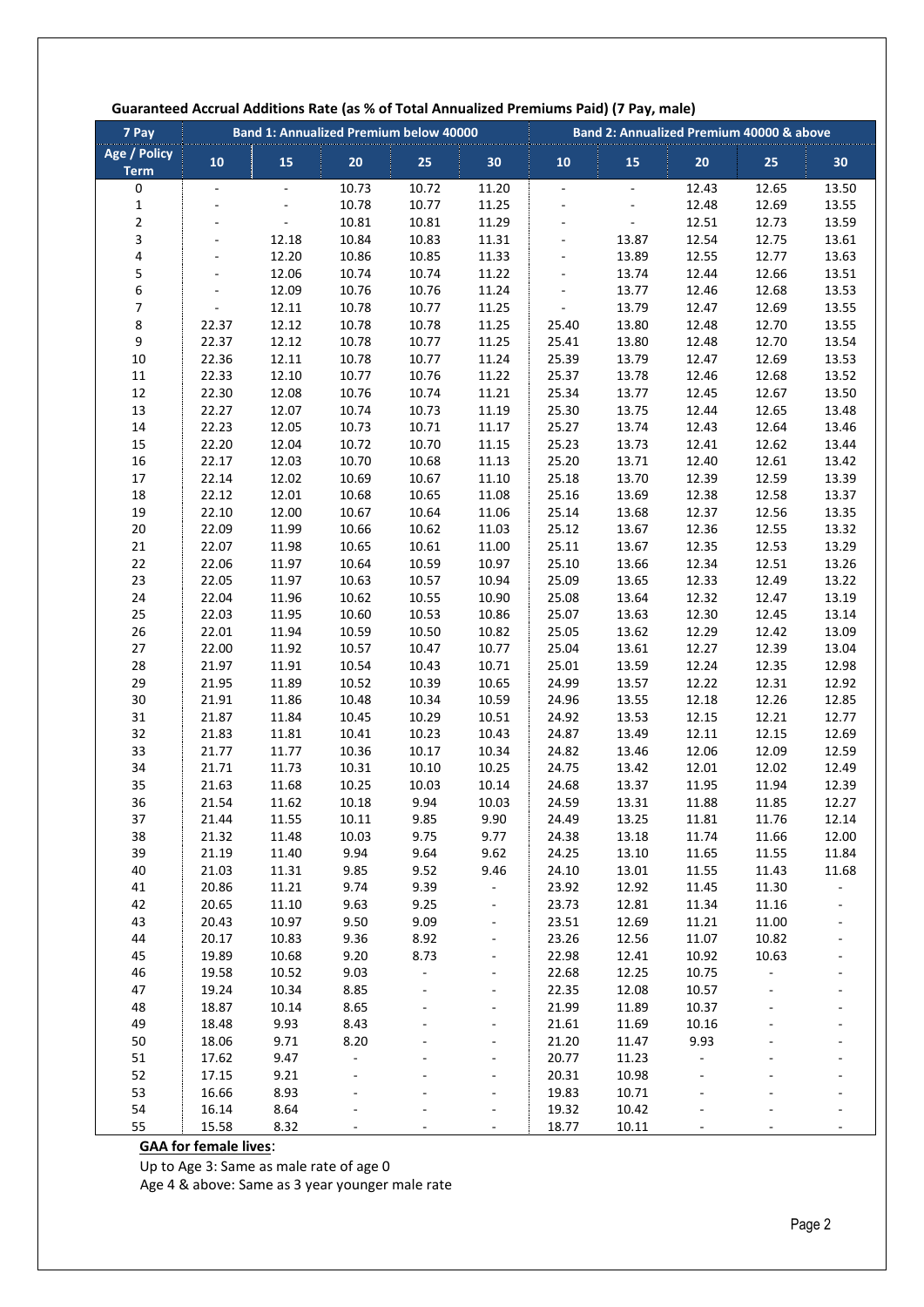| 10 Pay                      | <b>Band 1: Annualized Premium below 40000</b> |                          |                |                |                          | Band 2: Annualized Premium 40000 & above |                          |                |                |                |
|-----------------------------|-----------------------------------------------|--------------------------|----------------|----------------|--------------------------|------------------------------------------|--------------------------|----------------|----------------|----------------|
| Age / Policy<br><b>Term</b> | 10                                            | 15                       | 20             | 25             | 30                       | 10                                       | 15                       | 20             | 25             | 30             |
| 0                           | $\blacksquare$                                | $\overline{\phantom{a}}$ | 10.62          | 10.92          | 11.74                    | $\overline{\phantom{a}}$                 | $\overline{\phantom{a}}$ | 11.87          | 12.32          | 13.40          |
| $\mathbf 1$                 |                                               |                          | 10.66          | 10.96          | 11.78                    | ÷,                                       |                          | 11.91          | 12.36          | 13.44          |
| $\overline{\mathbf{c}}$     |                                               |                          | 10.69          | 10.99          | 11.81                    |                                          | ÷,                       | 11.93          | 12.39          | 13.47          |
| 3                           |                                               | 11.68                    | 10.71          | 11.01          | 11.83                    | ÷,                                       | 12.94                    | 11.96          | 12.41          | 13.49          |
| 4                           |                                               | 11.69                    | 10.72          | 11.02          | 11.84                    | $\frac{1}{2}$                            | 12.95                    | 11.97          | 12.42          | 13.50          |
| 5                           |                                               | 11.59                    | 10.64          | 10.95          | 11.76                    | $\overline{\phantom{a}}$                 | 12.85                    | 11.89          | 12.34          | 13.42          |
| 6                           | $\overline{\phantom{m}}$                      | 11.61                    | 10.66          | 10.96          | 11.78                    | $\overline{\phantom{a}}$                 | 12.87                    | 11.91          | 12.36          | 13.44          |
| $\overline{7}$              |                                               | 11.63                    | 10.67          | 10.97          | 11.79                    | ÷,                                       | 12.89                    | 11.92          | 12.37          | 13.45          |
| 8                           |                                               | 11.63                    | 10.67          | 10.98          | 11.79                    |                                          | 12.89                    | 11.92          | 12.38          | 13.45          |
| 9                           |                                               | 11.64                    | 10.68          | 10.98          | 11.79                    | ÷,                                       | 12.90                    | 11.92          | 12.38          | 13.45          |
| 10                          |                                               | 11.63                    | 10.67          | 10.98          | 11.79                    | $\frac{1}{2}$                            | 12.89                    | 11.92          | 12.37          | 13.45          |
| 11                          |                                               | 11.62                    | 10.67          | 10.97          | 11.78                    | $\overline{\phantom{a}}$                 | 12.89                    | 11.91          | 12.37          | 13.44          |
| 12                          | $\overline{\phantom{a}}$                      | 11.61                    | 10.66          | 10.96          | 11.77                    | $\overline{\phantom{a}}$                 | 12.88                    | 11.91          | 12.36          | 13.43          |
| 13<br>14                    |                                               | 11.60<br>11.59           | 10.65<br>10.64 | 10.95<br>10.94 | 11.76<br>11.74           | $\overline{a}$                           | 12.87<br>12.85           | 11.90<br>11.89 | 12.35<br>12.34 | 13.41<br>13.40 |
| 15                          |                                               | 11.58                    | 10.63          | 10.93          | 11.73                    | ÷,                                       | 12.84                    | 11.88          | 12.33          | 13.39          |
| 16                          |                                               | 11.57                    | 10.62          | 10.92          | 11.72                    | $\overline{\phantom{a}}$                 | 12.83                    | 11.87          | 12.32          | 13.37          |
| 17                          |                                               | 11.56                    | 10.61          | 10.91          | 11.70                    | $\overline{\phantom{a}}$                 | 12.83                    | 11.86          | 12.31          | 13.36          |
| 18                          | ÷.                                            | 11.55                    | 10.61          | 10.90          | 11.69                    | ÷,                                       | 12.82                    | 11.86          | 12.30          | 13.35          |
| 19                          |                                               | 11.55                    | 10.60          | 10.89          | 11.68                    | ÷,                                       | 12.81                    | 11.85          | 12.29          | 13.33          |
| 20                          |                                               | 11.54                    | 10.60          | 10.89          | 11.66                    |                                          | 12.81                    | 11.85          | 12.29          | 13.32          |
| 21                          |                                               | 11.54                    | 10.59          | 10.88          | 11.65                    | ÷,                                       | 12.80                    | 11.84          | 12.28          | 13.30          |
| 22                          |                                               | 11.54                    | 10.59          | 10.87          | 11.63                    | $\frac{1}{2}$                            | 12.80                    | 11.84          | 12.27          | 13.28          |
| 23                          |                                               | 11.53                    | 10.58          | 10.86          | 11.61                    | ÷,                                       | 12.80                    | 11.83          | 12.26          | 13.27          |
| 24                          | ÷.                                            | 11.53                    | 10.58          | 10.85          | 11.59                    | ÷,                                       | 12.79                    | 11.83          | 12.25          | 13.24          |
| 25                          |                                               | 11.52                    | 10.57          | 10.84          | 11.57                    | ÷,                                       | 12.79                    | 11.82          | 12.24          | 13.22          |
| 26                          |                                               | 11.52                    | 10.56          | 10.83          | 11.55                    | ÷,                                       | 12.78                    | 11.81          | 12.23          | 13.20          |
| 27                          |                                               | 11.51                    | 10.55          | 10.81          | 11.52                    | ÷,                                       | 12.78                    | 11.80          | 12.21          | 13.17          |
| 28                          | ÷,                                            | 11.50                    | 10.54          | 10.80          | 11.50                    | $\overline{\phantom{0}}$                 | 12.77                    | 11.79          | 12.19          | 13.14          |
| 29                          |                                               | 11.49                    | 10.53          | 10.78          | 11.46                    | $\overline{\phantom{a}}$                 | 12.76                    | 11.78          | 12.17          | 13.10          |
| 30                          | ÷.                                            | 11.48                    | 10.52          | 10.76          | 11.43                    | ÷,                                       | 12.75                    | 11.77          | 12.15          | 13.07          |
| 31                          |                                               | 11.47                    | 10.50          | 10.73          | 11.39                    | ÷,                                       | 12.73                    | 11.75          | 12.13          | 13.02          |
| 32                          |                                               | 11.45                    | 10.48          | 10.70          | 11.35                    | ÷,                                       | 12.72                    | 11.73          | 12.10          | 12.98          |
| 33                          |                                               | 11.43                    | 10.46          | 10.67          | 11.30                    | ÷,                                       | 12.70                    | 11.71          | 12.07          | 12.93          |
| 34                          |                                               | 11.41                    | 10.43          | 10.64          | 11.25                    | $\frac{1}{2}$                            | 12.68                    | 11.69          | 12.03          | 12.87          |
| 35                          |                                               | 11.38                    | 10.40          | 10.60          | 11.19                    | ÷,                                       | 12.65                    | 11.66          | 12.00          | 12.81          |
| 36                          |                                               | 11.35                    | 10.37          | 10.56          | 11.13                    | ÷,                                       | 12.62                    | 11.63          | 11.95          | 12.75          |
| 37                          |                                               | 11.31                    | 10.34          | 10.52          | 11.06                    | $\overline{\phantom{a}}$                 | 12.59                    | 11.59          | 11.91          | 12.68          |
| 38                          |                                               | 11.27                    | 10.30          | 10.47          | 10.99                    |                                          | 12.55                    | 11.55          | 11.86          | 12.60          |
| 39                          |                                               | 11.23                    | 10.25          | 10.41          | 10.91                    |                                          | 12.51                    | 11.51          | 11.80          | 12.52          |
| 40                          |                                               | 11.18                    | 10.20          | 10.35          | 10.82                    | ÷                                        | 12.46                    | 11.46          | 11.74          | 12.43          |
| 41                          |                                               | 11.12                    | 10.15          | 10.28          | $\overline{\phantom{a}}$ |                                          | 12.41                    | 11.41          | 11.67          |                |
| 42                          |                                               | 11.05                    | 10.09          | 10.20          |                          | L.                                       | 12.34                    | 11.35          | 11.59          |                |
| 43<br>44                    |                                               | 10.98                    | 10.02<br>9.94  | 10.12          |                          |                                          | 12.27                    | 11.28          | 11.51          |                |
| 45                          |                                               | 10.90<br>10.80           | 9.85           | 10.02<br>9.92  |                          |                                          | 12.19<br>12.10           | 11.20<br>11.12 | 11.41<br>11.31 |                |
| 46                          |                                               | 10.70                    | 9.75           | $\blacksquare$ |                          |                                          | 12.01                    | 11.02          | $\overline{a}$ |                |
| 47                          |                                               | 10.58                    | 9.65           |                |                          |                                          | 11.90                    | 10.92          |                |                |
| 48                          |                                               | 10.46                    | 9.53           |                |                          |                                          | 11.78                    | 10.80          |                |                |
| 49                          |                                               | 10.33                    | 9.41           |                |                          |                                          | 11.65                    | 10.68          |                |                |
| 50                          |                                               | 10.19                    | 9.28           |                |                          |                                          | 11.52                    | 10.55          |                |                |
| 51                          |                                               | 10.04                    |                |                |                          |                                          | 11.37                    |                |                |                |
| 52                          |                                               | 9.88                     |                |                |                          |                                          | 11.22                    |                |                |                |
| 53                          |                                               | 9.71                     |                |                |                          |                                          | 11.05                    |                |                |                |
| 54                          |                                               | 9.53                     |                |                |                          |                                          | 10.88                    |                |                |                |
| 55                          |                                               | 9.33                     |                |                |                          |                                          | 10.69                    |                |                |                |

### **Guaranteed Accrual Additions Rate (as % of Total Annualized Premiums Paid) (10 Pay, male)**

## **GAA for female lives**:

Up to Age 3: Same as male rate of age 0